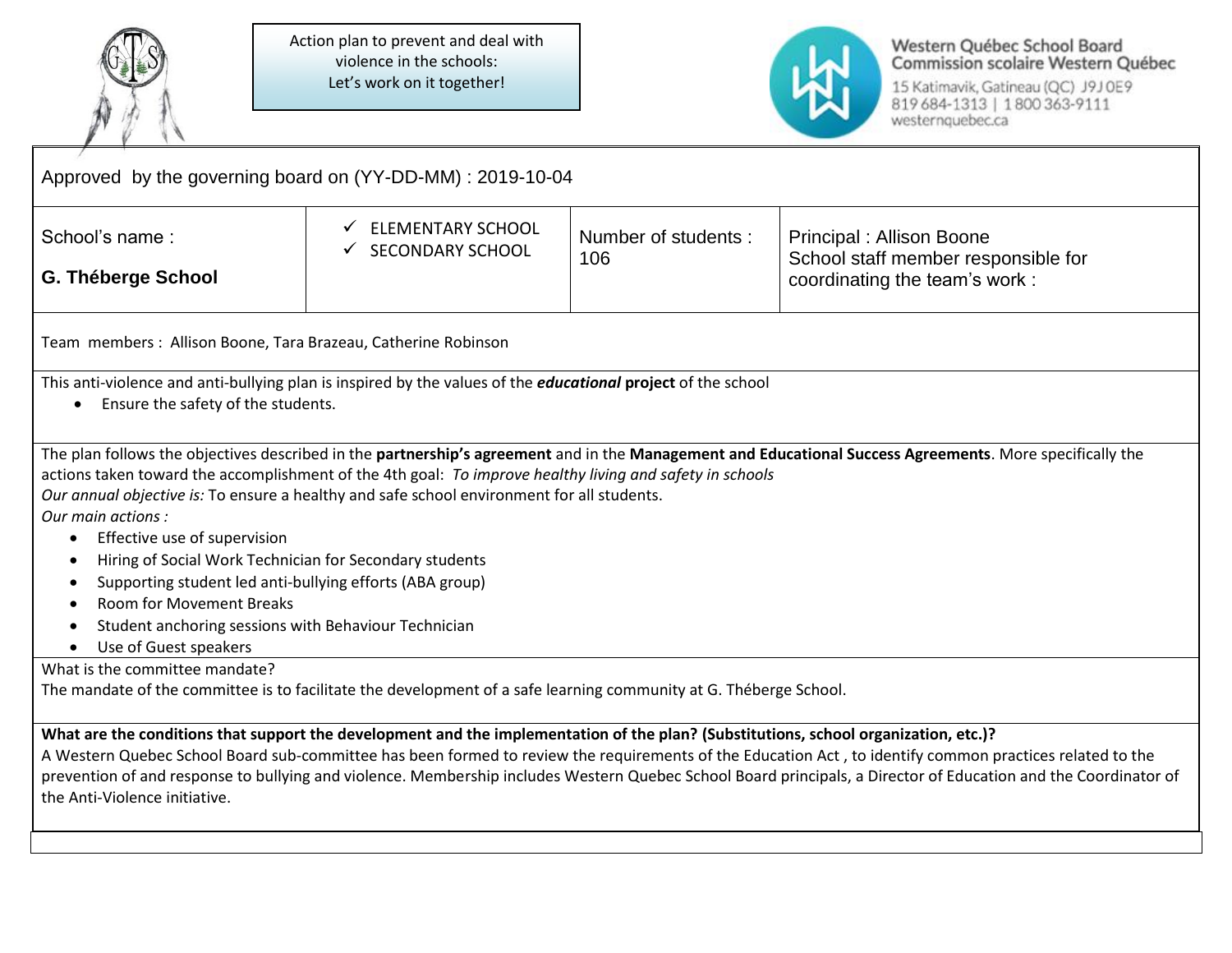| The Western Quebec School Board's Crisis Intervention Resource Team (CIRT) is available to support schools in times of crisis. G. Théberge has an In-School CIRT that<br>has received training to allow them to cope and assist in critical incidents. Staff last received CPI training April 2016. |                                                                                                                                                                                                                                                                                                                                          |  |
|-----------------------------------------------------------------------------------------------------------------------------------------------------------------------------------------------------------------------------------------------------------------------------------------------------|------------------------------------------------------------------------------------------------------------------------------------------------------------------------------------------------------------------------------------------------------------------------------------------------------------------------------------------|--|
| G. Théberge has an Emergency Response Plan that is updated every September.<br><b>Definitions</b>                                                                                                                                                                                                   |                                                                                                                                                                                                                                                                                                                                          |  |
| <b>Violence</b>                                                                                                                                                                                                                                                                                     | "Any use of force - verbal, written, physical, psychological, or sexual - against any person, by an individual or a group, with intent to directly or indirectly wrong,<br>injure or oppress that person by attacking his or her integrity, whether psychological or physical well-being, rights or property." Art.13, LIP 2012          |  |
| <b>Bullying</b><br>oppression or of being ostracized;"Art.13, LIP 2012                                                                                                                                                                                                                              | "Any behaviour, spoken word, act or gesture, whether deliberate or not and of a repetitive character, expressed directly or indirectly, including in cyberspace, in a<br>context characterized by a disparity in the balance of power between the concerned persons, having the effect of engendering feelings of distress, injury, hurt |  |
| Anti-bullying and anti-violence plan                                                                                                                                                                                                                                                                | <b>Analysis of the situation</b>                                                                                                                                                                                                                                                                                                         |  |
| components                                                                                                                                                                                                                                                                                          |                                                                                                                                                                                                                                                                                                                                          |  |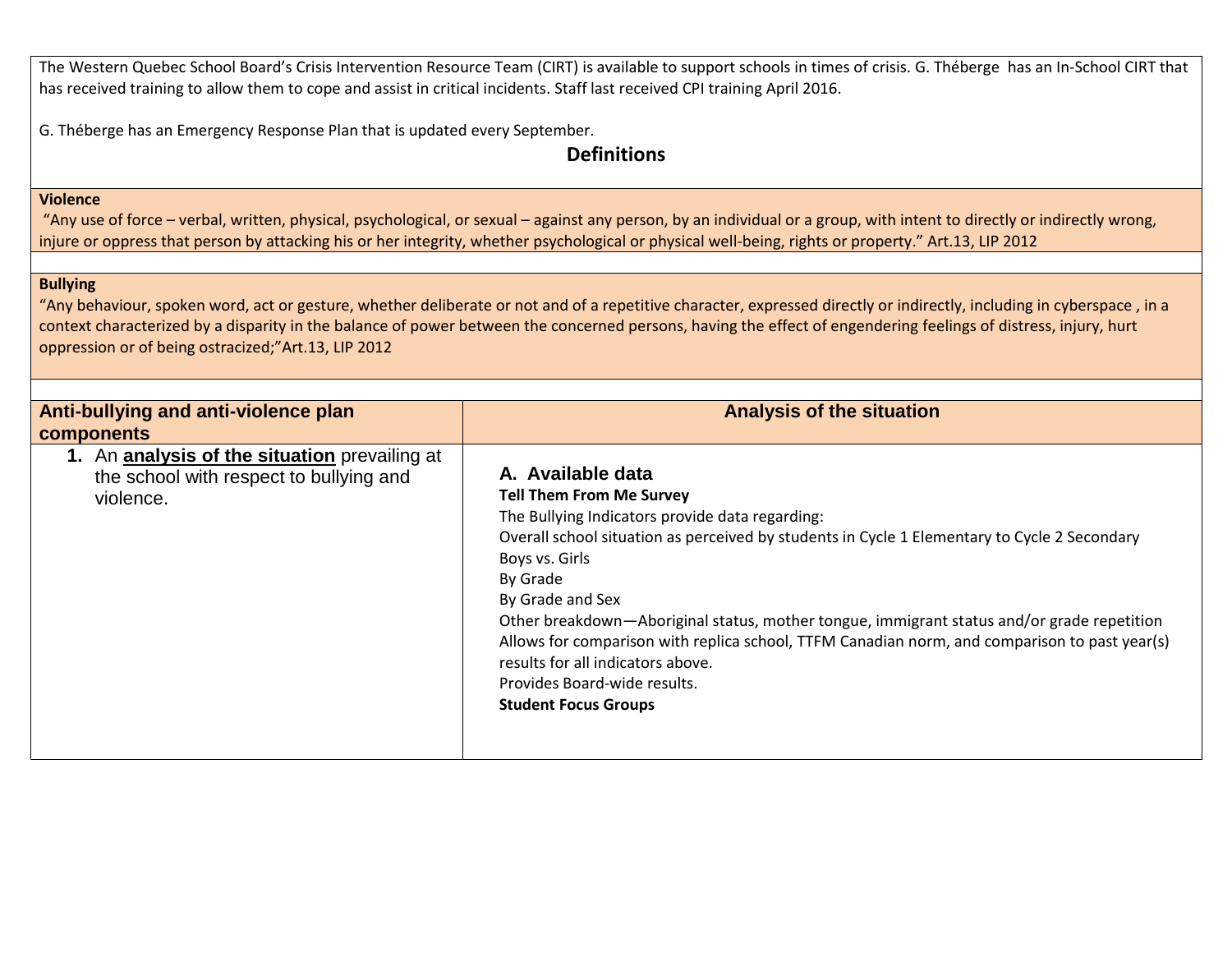| Reporting       | Responsible |
|-----------------|-------------|
| The perpetrator | All staff   |
| The victim      | All staff   |
|                 |             |

|                                 | Bullying (Repetitive / Imbalance of power)                                    |
|---------------------------------|-------------------------------------------------------------------------------|
|                                 | B01 - Verbally (Teasing/name calling)                                         |
|                                 | B02 - Socially (Excluding/Isolation)                                          |
| B03 - Lying and false rumours   |                                                                               |
|                                 | B04 - Money or other things taken or damaged                                  |
|                                 | B05 - Threatening or forcing to do things                                     |
| B06 - Racial                    |                                                                               |
|                                 | B07 - Sexual (inappropriate touching/sexual comments/name calling)            |
| B08 - Homophobia                |                                                                               |
|                                 | B09 - Cyber bullying (use of social networking)                               |
| B10 - Physical Bullying (Minor) |                                                                               |
| B11 - Physical Bullying (Major) |                                                                               |
|                                 | Violence                                                                      |
| V01 - Verbal or written         |                                                                               |
| V02 - Physical Violence (Minor) |                                                                               |
| V03 - Physical Violence (Major) |                                                                               |
|                                 | V04 - Sexual (Inappropriate touching/threats/rape)                            |
|                                 | V05 - Vandalism (Destroying or damaging property)                             |
|                                 | V06 - Dating (Abusive relationship)                                           |
|                                 | B. Next steps to update and to improve our data:                              |
| <b>Priorities:</b>              |                                                                               |
|                                 | 1. To review the data from the surveys to identify hot spots for bullying.    |
|                                 | 2. To review supervision practices and make changes as necessary based on the |
|                                 | surveys' results.                                                             |
|                                 |                                                                               |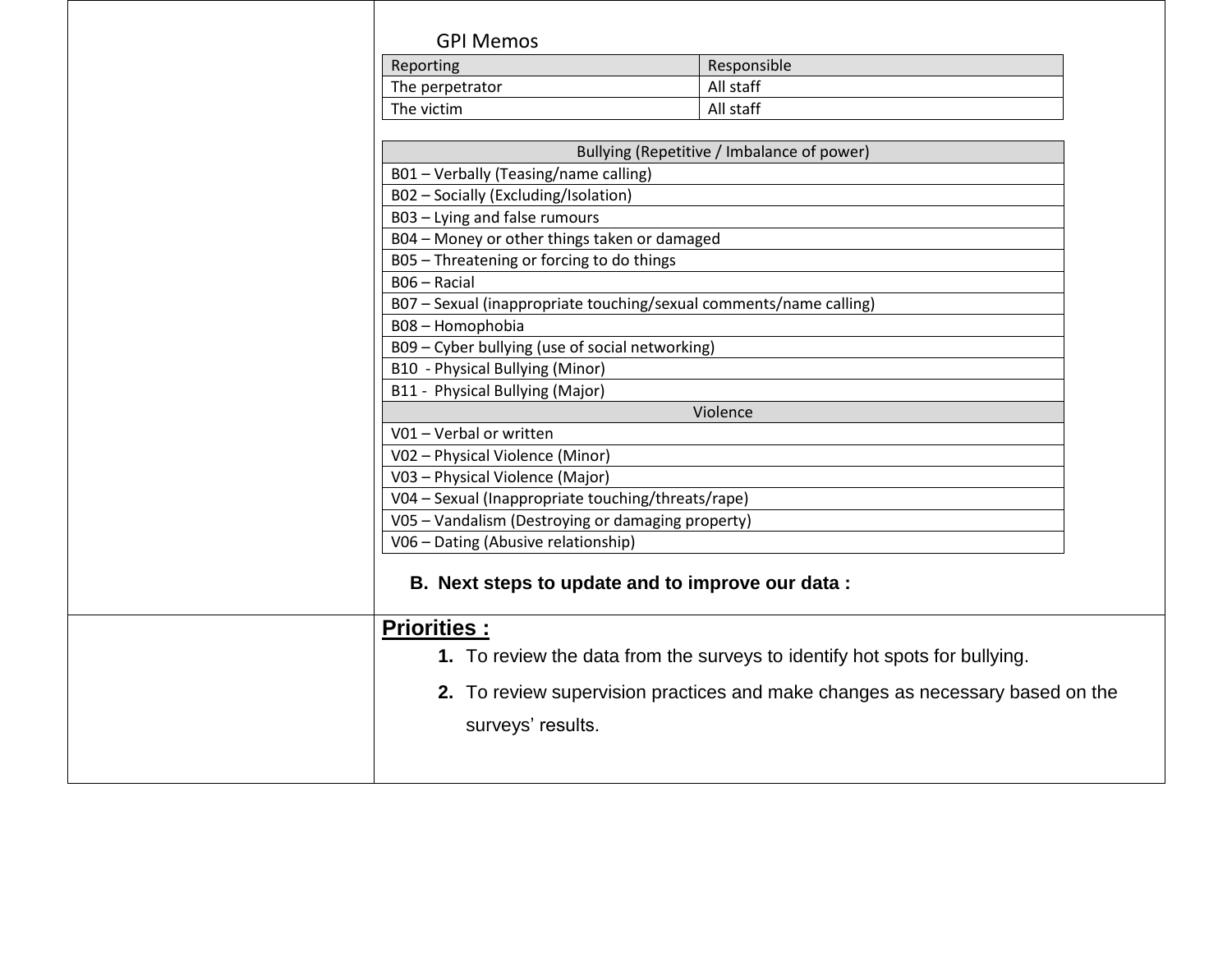| <b>Anti-bullying and anti-</b><br>violence plan components                                         |                                | <b>Description</b>                                                                                                                                                                                                                                                                                                                                                                                                                                                                                                                                                                                                                                                                                                                                                                                                                     |
|----------------------------------------------------------------------------------------------------|--------------------------------|----------------------------------------------------------------------------------------------------------------------------------------------------------------------------------------------------------------------------------------------------------------------------------------------------------------------------------------------------------------------------------------------------------------------------------------------------------------------------------------------------------------------------------------------------------------------------------------------------------------------------------------------------------------------------------------------------------------------------------------------------------------------------------------------------------------------------------------|
| 2.<br>Prevention measures to put<br>an end to all forms of bullying<br>and violence, in particular | <b>Current</b><br>practices    | Reporting procedures have been implemented to ensure early identification of potential<br>victims so that these students can receive the support, protection, education and when<br>appropriate requests for therapy made. (GPI)                                                                                                                                                                                                                                                                                                                                                                                                                                                                                                                                                                                                       |
| those motivated by racism or<br>homophobia or targeting<br>sexual orientation, sexual              |                                | Reporting procedures have been implemented to ensure early identification of students<br>prone to bullying or violent behaviours so that these students can receive appropriate<br>interventions required to support change in their behaviour. (GPI)                                                                                                                                                                                                                                                                                                                                                                                                                                                                                                                                                                                  |
| identity, a handicap or a                                                                          |                                | Other ongoing measures may be:                                                                                                                                                                                                                                                                                                                                                                                                                                                                                                                                                                                                                                                                                                                                                                                                         |
| physical characteristic;                                                                           |                                | <b>Student Assemblies</b>                                                                                                                                                                                                                                                                                                                                                                                                                                                                                                                                                                                                                                                                                                                                                                                                              |
|                                                                                                    |                                | Regular staff meetings                                                                                                                                                                                                                                                                                                                                                                                                                                                                                                                                                                                                                                                                                                                                                                                                                 |
|                                                                                                    |                                | <b>Presentations by Guest Speakers</b>                                                                                                                                                                                                                                                                                                                                                                                                                                                                                                                                                                                                                                                                                                                                                                                                 |
|                                                                                                    |                                | Participation in Anti-Bullying Week                                                                                                                                                                                                                                                                                                                                                                                                                                                                                                                                                                                                                                                                                                                                                                                                    |
|                                                                                                    |                                | Student Council input, modelling and student activism                                                                                                                                                                                                                                                                                                                                                                                                                                                                                                                                                                                                                                                                                                                                                                                  |
|                                                                                                    |                                | Extra-curricular activities                                                                                                                                                                                                                                                                                                                                                                                                                                                                                                                                                                                                                                                                                                                                                                                                            |
|                                                                                                    |                                | Student posters, displays and video clips on relevant topics                                                                                                                                                                                                                                                                                                                                                                                                                                                                                                                                                                                                                                                                                                                                                                           |
|                                                                                                    |                                | Supervision during hallway during recess transition                                                                                                                                                                                                                                                                                                                                                                                                                                                                                                                                                                                                                                                                                                                                                                                    |
|                                                                                                    |                                | Program for children at recess for children who have difficulties outside                                                                                                                                                                                                                                                                                                                                                                                                                                                                                                                                                                                                                                                                                                                                                              |
|                                                                                                    |                                | Student Lounge for Secondary (AM Break and Lunch)                                                                                                                                                                                                                                                                                                                                                                                                                                                                                                                                                                                                                                                                                                                                                                                      |
|                                                                                                    |                                | One page Parent information sheet presented in September to parents                                                                                                                                                                                                                                                                                                                                                                                                                                                                                                                                                                                                                                                                                                                                                                    |
|                                                                                                    | <b>Practices to</b><br>enhance | Most staff have been trained to intervene immediately in a situation of bullying or violence<br>and of the Do's and Don'ts when intervening. (OPBB Teacher Guide Chapter 8)                                                                                                                                                                                                                                                                                                                                                                                                                                                                                                                                                                                                                                                            |
|                                                                                                    |                                | Most staff have been trained on proper procedures for dealing with a reported or a<br>suspected incidence. (OBPP Teacher Guide Chapter 8)                                                                                                                                                                                                                                                                                                                                                                                                                                                                                                                                                                                                                                                                                              |
|                                                                                                    |                                | Lunch hour Supervisors will be educated in the OBPP and their responsibility will be clearly<br>stated. Staff must model appropriate behaviour and must place themselves in areas known<br>to be "hot spots". Staff must ensure that they are strategically covering the area they are to<br>supervise and that there attention is totally on the students. When a staff member is not sure<br>of how to intervene in a situation it is expected that they seek guidance from their supervisor<br>and will be received in an accepting, friendly and professional manner.<br>All teachers will be visible and will be vigilant in supervising transition times. Hot spots will be<br>identified and staff will be appointed to supervise these locations.<br>Potential victims will be identified and will be more closely supervised. |
|                                                                                                    |                                |                                                                                                                                                                                                                                                                                                                                                                                                                                                                                                                                                                                                                                                                                                                                                                                                                                        |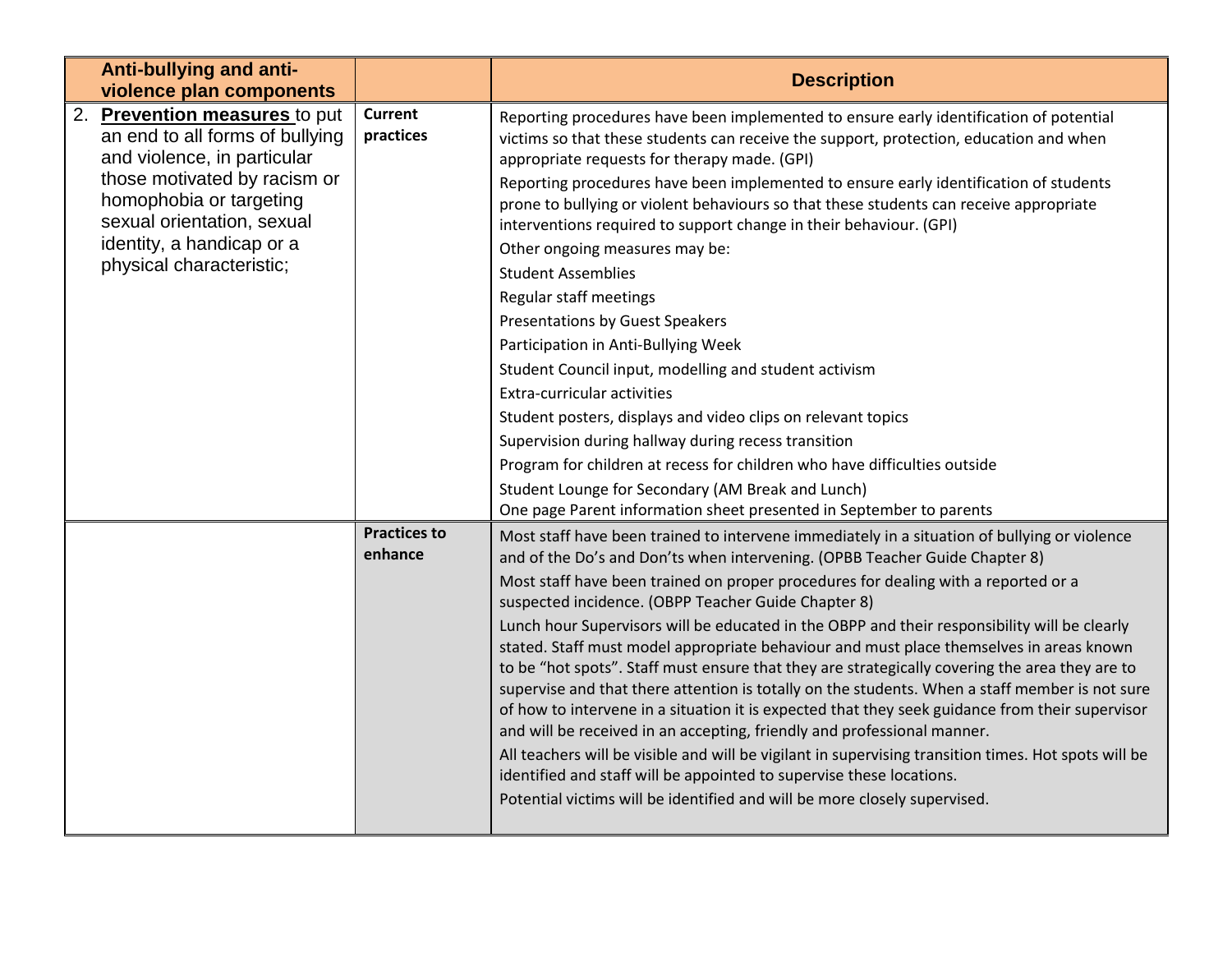|                                                                                                                                                                                                  | <b>New practices</b><br>to be<br>established | A Pledge regarding anti-bullying rules will be sent home for students and parents to sign<br>which signifies that parents are aware of the initiatives being undertaken and will reinforce<br>them at home.<br>Solicit members from parents and community to be part of the committee.                                                                                                                                                                                                                                                                                                                                                                                                                                                                                                                                                                                                                                                                    |
|--------------------------------------------------------------------------------------------------------------------------------------------------------------------------------------------------|----------------------------------------------|-----------------------------------------------------------------------------------------------------------------------------------------------------------------------------------------------------------------------------------------------------------------------------------------------------------------------------------------------------------------------------------------------------------------------------------------------------------------------------------------------------------------------------------------------------------------------------------------------------------------------------------------------------------------------------------------------------------------------------------------------------------------------------------------------------------------------------------------------------------------------------------------------------------------------------------------------------------|
| 3.<br><b>Measures</b><br>to<br>encourage<br>parents to collaborate in<br>preventing<br>and<br>stopping<br>bullying and violence and in<br>creating a healthy and secure<br>learning environment; | <b>Current</b><br>practices                  | Parents of the child who is victimized will be contacted as soon as a potential pattern of<br>victimization is identified and will be asked for any observations of behaviour change at<br>home. In addition parents will be informed of the school's intervention and support that will<br>be given to their child. The school will contact the parents periodically to ensure that<br>interventions put in place have been successful. (OBPP Teacher's Guide Chapter 8) Parents<br>will be encouraged to contact the principal or their delegate should they have any concerns,<br>information or questions. The message that the school wishes to partner with them to ensure<br>that their child is safe and happy at school will be clearly stated.<br>Parents of the child who is bullying or violent towards others will be contacted by the school<br>principal or their designate to inform the parents of their child's behaviour. Consequences |
|                                                                                                                                                                                                  |                                              | imposed will be discussed with the parent and when appropriate parents will be requested to<br>come into the school for a meeting.<br>The message that the school recognizes behaviours that could be potentially very positive for<br>the child will be stated and that the school seeks a partnership with the parents to help their<br>child use these behaviours in positive ways will be clearly stated. Parents will be encouraged<br>to contact the principal or their designate should they wish to discuss the situation further,<br>have questions, have information or would like further advice and/or support. In such a<br>situation the school will inform the parent of services available and may make contact on the<br>parent's behalf if requested.                                                                                                                                                                                   |
|                                                                                                                                                                                                  |                                              | In situations where a bystander is actively involved in supporting the perpetrator, parents will<br>be contacted to inform them of their child's involvement and to inform them of the<br>consequences that have been given. Parents are asked to reinforce the school's message at<br>home. Parents are requested to inform the school of any information their child may share<br>with them regarding the incident that would be helpful.                                                                                                                                                                                                                                                                                                                                                                                                                                                                                                               |
|                                                                                                                                                                                                  |                                              | In situations where the student has witnessed a disturbing incident but not been actively<br>supporting the perpetrator, parents will be contacted to inform them of the situation and the<br>actions the school has taken to support their child.                                                                                                                                                                                                                                                                                                                                                                                                                                                                                                                                                                                                                                                                                                        |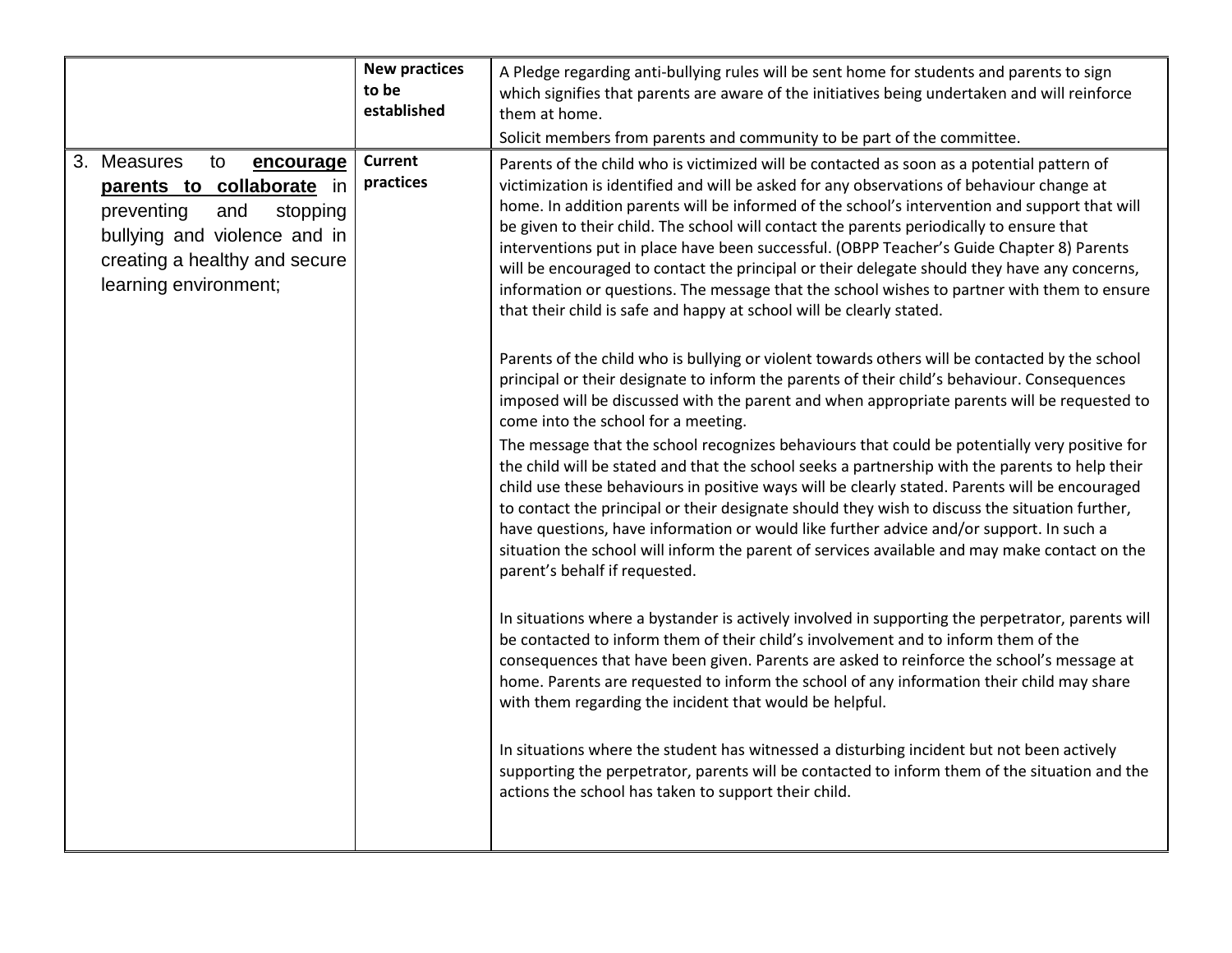| <sup>4</sup> . | <b>Practices to</b><br>enhance               | The Anti-Violence/Anti-Bullying Plan will be available on the school web site. At all parent<br>functions materials will be visibly available.<br>Parents of children with behavioural challenges are contacted either by phone or in writing<br>when their child has had a good day at school.                                                              |
|----------------|----------------------------------------------|--------------------------------------------------------------------------------------------------------------------------------------------------------------------------------------------------------------------------------------------------------------------------------------------------------------------------------------------------------------|
| 5.             | <b>New practices</b><br>to be<br>established | The school's website and/or Facebook page will provide:<br>Educational materials,<br>Information pertaining to parent workshops and webinars on related topics,<br>A link to the Education Act,<br>Other links to sites that have been recognized as having professional, validated relevant<br>support and information such as "I Right the Wrong", PrevNet |

| <b>Anti-bullying and anti-</b><br>violence plan components                                                                                                                                                                                                         |                                               | <b>Description</b>                                                                                                                                                                                                                                                                                                                                                                                                                                                                                                |
|--------------------------------------------------------------------------------------------------------------------------------------------------------------------------------------------------------------------------------------------------------------------|-----------------------------------------------|-------------------------------------------------------------------------------------------------------------------------------------------------------------------------------------------------------------------------------------------------------------------------------------------------------------------------------------------------------------------------------------------------------------------------------------------------------------------------------------------------------------------|
| 4. Procedures for reporting,<br>or registering a<br>complaint concerning<br>an act of bullying or<br>violence and, more<br>particularly, procedures<br>for reporting the use of<br>social media or<br>communication<br>technologies for<br>cyberbullying purposes; | Current<br>practices<br><b>Practices to</b>   | GPI (Confidental data entry program for Quebec school boards)<br>Verbal report made by student, staff, parent/guardian or bus driver.<br>Written communication made by student, staff or bus driver.<br>Written communication or phone call from parent/guardian.<br>Reviewed procedures for reporting with students and parents in September.                                                                                                                                                                    |
|                                                                                                                                                                                                                                                                    | enhance<br>New practices to<br>be established |                                                                                                                                                                                                                                                                                                                                                                                                                                                                                                                   |
| The actions to be taken<br>5.<br>when a student, teacher<br>or other school staff<br>member or any other                                                                                                                                                           | <b>Current</b><br>practices                   | When a student witnesses an act of bullying or violence the student may intervene if<br>comfortable and where there is no threat of harm. Possible intervention strategies for<br>students are discussed in class meetings. Regardless of whether students intervene or not<br>they must report the incident to an adult at school and an adult at home. Intervention<br>strategies will be discussed with bystanders when the principal or their delegate meets with<br>the bystanders (when deemed appropriate) |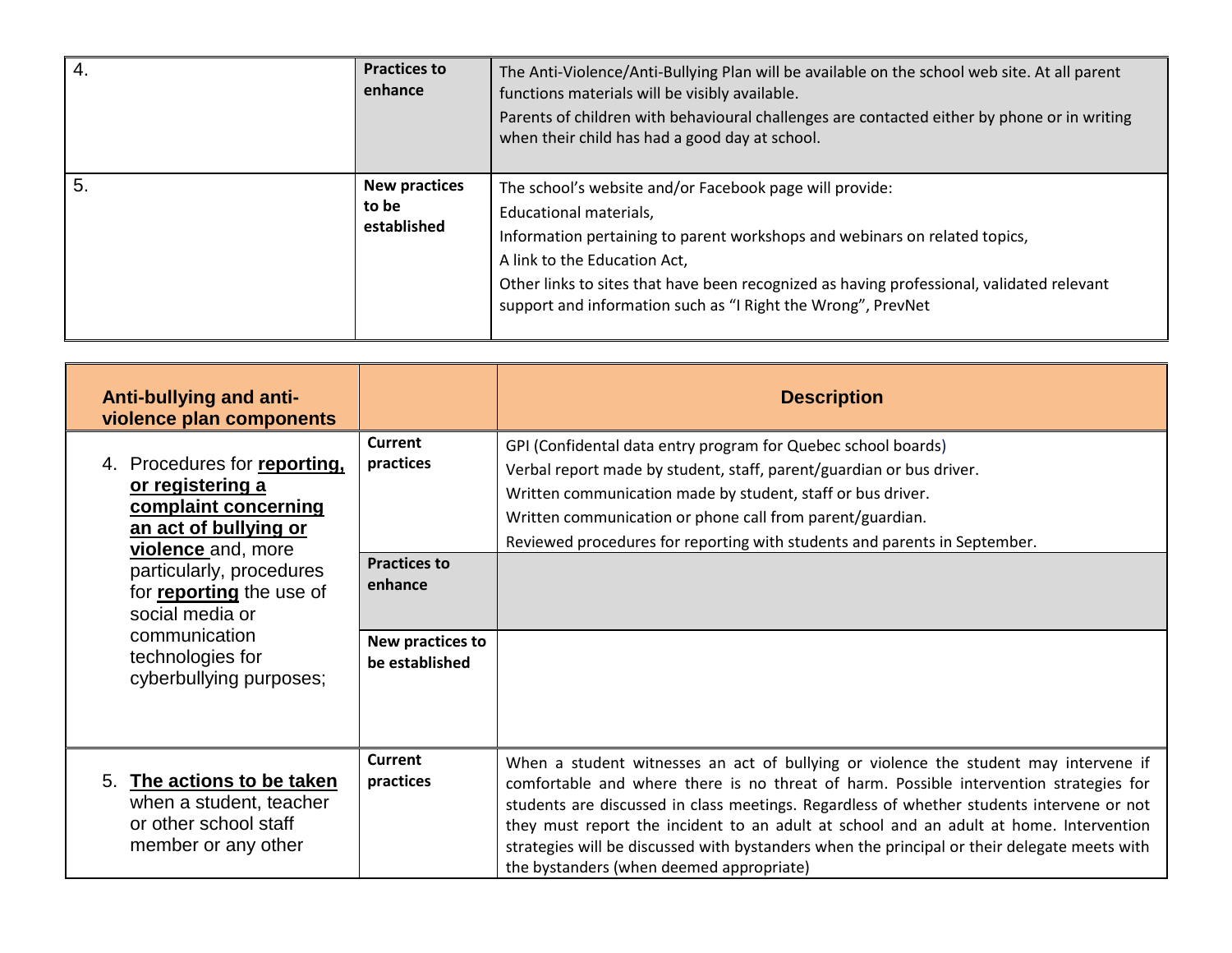| person observes an act<br>of bullying or violence;                                                                                     | <b>Practices to</b><br>enhance<br>New practices to<br>be established | When a teacher or other staff member witnessed an act of bullying or violence they must<br>intervene immediately if there is no threat to their personal well-being.<br>If appropriate 911 will be called.<br>Forms should be available on the school website and at the office for supervisors or parents<br>to use to report concerns.                                                                                                                                                                                                                                                                                                                                                                                                                                                                                                                                                                                                                                                                                                                                                             |
|----------------------------------------------------------------------------------------------------------------------------------------|----------------------------------------------------------------------|------------------------------------------------------------------------------------------------------------------------------------------------------------------------------------------------------------------------------------------------------------------------------------------------------------------------------------------------------------------------------------------------------------------------------------------------------------------------------------------------------------------------------------------------------------------------------------------------------------------------------------------------------------------------------------------------------------------------------------------------------------------------------------------------------------------------------------------------------------------------------------------------------------------------------------------------------------------------------------------------------------------------------------------------------------------------------------------------------|
| <b>Anti-bullying and anti-</b><br>violence plan components                                                                             |                                                                      | <b>Description</b>                                                                                                                                                                                                                                                                                                                                                                                                                                                                                                                                                                                                                                                                                                                                                                                                                                                                                                                                                                                                                                                                                   |
| 6.<br><b>Measures to protect the</b><br>confidentiality of any<br>report or complaint<br>concerning an act of<br>bullying or violence; | Current<br>practices                                                 | Any reports or complaints concerning acts of Violence or Bullying are strictly confidential.<br>Reporting sheets, once received by the Principal (or other designated person), are kept in a<br>secure file, under lock and key, along with any other document(s) relating to the incident.<br>Only the Principal (or their designate) may access the secure file.<br>Only the information pertaining to their own child may be shared by school staff with parents<br>or guardians. Information relating to other parties involved in incidents will not be.<br>Any staff member that is involved in any way in an investigation following a report or<br>complaint will take all measures necessary to protect its confidentiality.<br>Staff members will be informed and periodically reminded of their obligation to protect the<br>confidentiality of any report or complaint concerning an act of bullying or violence.<br>All staff, staff members and volunteers understand the "Code" of Confidentiality.<br>All hardcopy reports are shredded after information has been entered into GPI. |
|                                                                                                                                        | <b>Practices to</b><br>enhance                                       |                                                                                                                                                                                                                                                                                                                                                                                                                                                                                                                                                                                                                                                                                                                                                                                                                                                                                                                                                                                                                                                                                                      |
|                                                                                                                                        | New practices to<br>be established                                   |                                                                                                                                                                                                                                                                                                                                                                                                                                                                                                                                                                                                                                                                                                                                                                                                                                                                                                                                                                                                                                                                                                      |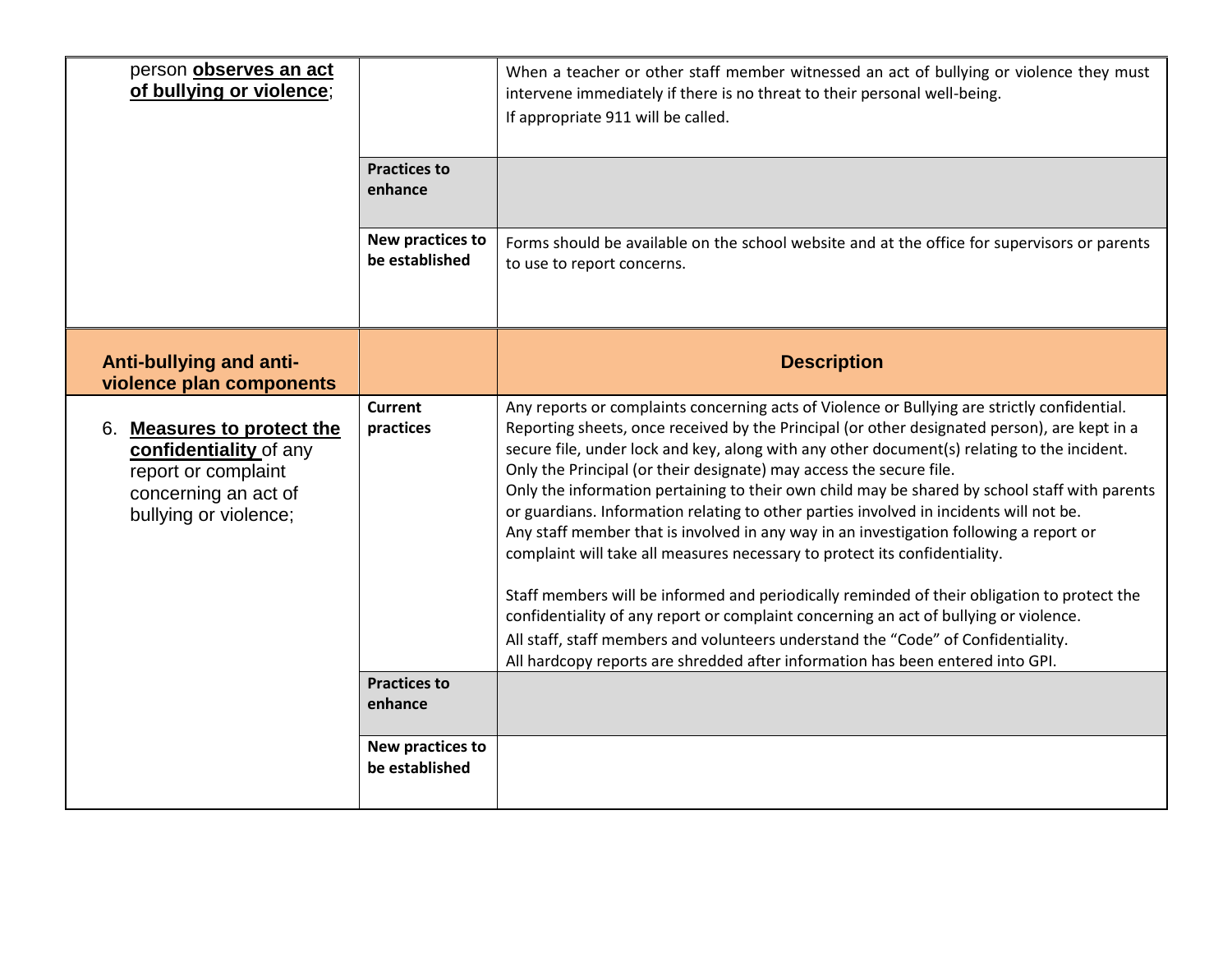|                                     | <b>Current</b> | <b>Victim of Bullying</b>                                                                                                                                                               |
|-------------------------------------|----------------|-----------------------------------------------------------------------------------------------------------------------------------------------------------------------------------------|
| <b>Supervisory or support</b><br>7. | practices      | The student will meet with the appropriate individual (teacher they are closest to, principal or                                                                                        |
| measures for any student            |                | their delegate) to discuss the situation and to learn further information about bullying                                                                                                |
| who is a <b>victim</b> of bullying  |                | incidents.                                                                                                                                                                              |
| or violence, for witnesses          |                | The student will be guaranteed confidentiality to ensure they feel safe about discussing the                                                                                            |
| and for the <b>perpetrator</b> ,    |                | incidents and are not anxious about possible retaliation from the student who is bullying                                                                                               |
|                                     |                | them.                                                                                                                                                                                   |
|                                     |                | The student is informed the follow-up that will occur with the student(s) involved.                                                                                                     |
|                                     |                | The student is informed that their parent(s) will be informed of the situation.                                                                                                         |
|                                     |                | The student's input is sought as to measures that could be implemented immediately to<br>support the student.                                                                           |
|                                     |                | The student is met with several times to ensure that the bullying has stopped.                                                                                                          |
|                                     |                | The student is encouraged to report any future incidents and is reminded that Rule#4 also                                                                                               |
|                                     |                | applies to then.                                                                                                                                                                        |
|                                     |                | Appropriate staff members are informed to ensure that supervision of the individual is                                                                                                  |
|                                     |                | increased to ensure their safety.                                                                                                                                                       |
|                                     |                | If additional resources to support the student are deemed appropriate the principal or their                                                                                            |
|                                     |                | designate will ask the parent(s) to follow-up (counselling etc.)                                                                                                                        |
|                                     |                |                                                                                                                                                                                         |
|                                     |                | <b>Bystanders</b>                                                                                                                                                                       |
|                                     |                | The principal or their designate may meet with the bystanders individually or in a group                                                                                                |
|                                     |                | depending on the circumstances. When students actively support the child who bullies, the                                                                                               |
|                                     |                | principal or their designate, meets with the individual student to discuss their behaviour, the                                                                                         |
|                                     |                | School Rules and the consequences that will be imposed for their active role. Future<br>expectations for the student will be discussed and the student is informed that their parent(s) |
|                                     |                | will be informed of the situation.                                                                                                                                                      |
|                                     |                | Future consequences will be discussed should another similar incident occur.                                                                                                            |
|                                     |                |                                                                                                                                                                                         |
|                                     |                | Perpetrators                                                                                                                                                                            |
|                                     |                | The perpetrator will be met with after a discussion has been held with the victim and the                                                                                               |
|                                     |                | bystanders to ensure that the intervening adult has an accurate understanding of the                                                                                                    |
|                                     |                | situation. The perpetrator is given the opportunity to explain from their perspective. The                                                                                              |
|                                     |                | perpetrator is informed of their knowledge of the incident, that the rules have been broken                                                                                             |
|                                     |                | and what the consequences will be.                                                                                                                                                      |
|                                     |                | The perpetrator is informed that his/her parent(s) will be contacted                                                                                                                    |
|                                     |                | The perpetrator is asked how they will ensure that this does not happen again.                                                                                                          |
|                                     |                | The principal or their delegate will inform the perpetrator and parent(s) that should any                                                                                               |
|                                     |                | future incidents occur that the consequences will be more severe.                                                                                                                       |
|                                     |                | Regular follow-up with the perpetrator occurs to ensure the bullying has stopped.                                                                                                       |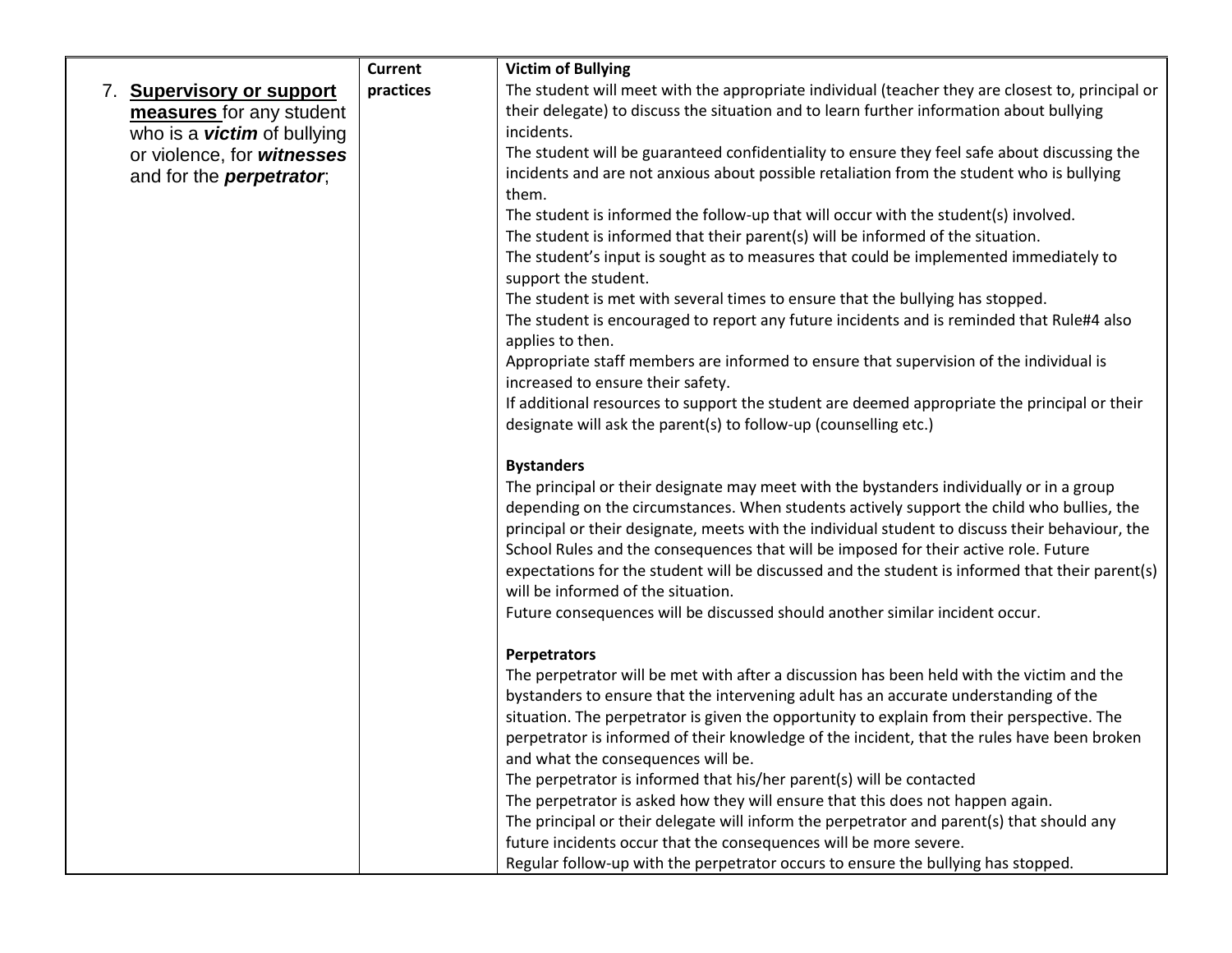|                                    | Appropriate staff members are informed to ensure the perpetrator is closely supervised and<br>their behaviour redirected when appropriate.<br>Repeated incidents that escalate could be referred to the police for students over 12 years of<br>age. |
|------------------------------------|------------------------------------------------------------------------------------------------------------------------------------------------------------------------------------------------------------------------------------------------------|
| <b>Practices to</b><br>enhance     |                                                                                                                                                                                                                                                      |
| New practices to<br>be established |                                                                                                                                                                                                                                                      |

| <b>Anti-bullying and anti-</b><br>violence plan components                                                                                      |                                    | <b>Description</b>                                                                                                                                                             |
|-------------------------------------------------------------------------------------------------------------------------------------------------|------------------------------------|--------------------------------------------------------------------------------------------------------------------------------------------------------------------------------|
| <b>Specific disciplinary</b><br>8.<br>sanctions for acts of<br>bullying or violence,<br>according to their<br>severity or repetitive<br>nature; | Current<br>practices               | Please refer to GPI Memo - Consequence Document                                                                                                                                |
|                                                                                                                                                 | <b>Practices to</b><br>enhance     |                                                                                                                                                                                |
|                                                                                                                                                 | New practices to<br>be established |                                                                                                                                                                                |
| The required follow-up<br>9.<br>on any report or<br>complaint concerning<br>an act of bullying or<br>violence.                                  | <b>Current</b><br>practices        | When a report or complaint of bullying or violence is received, the required follow-up with<br>the students involved is outlined in Section 7 and for the parent in Section 3. |
|                                                                                                                                                 | <b>Practices to</b><br>enhance     |                                                                                                                                                                                |
|                                                                                                                                                 | New practices to<br>be established |                                                                                                                                                                                |